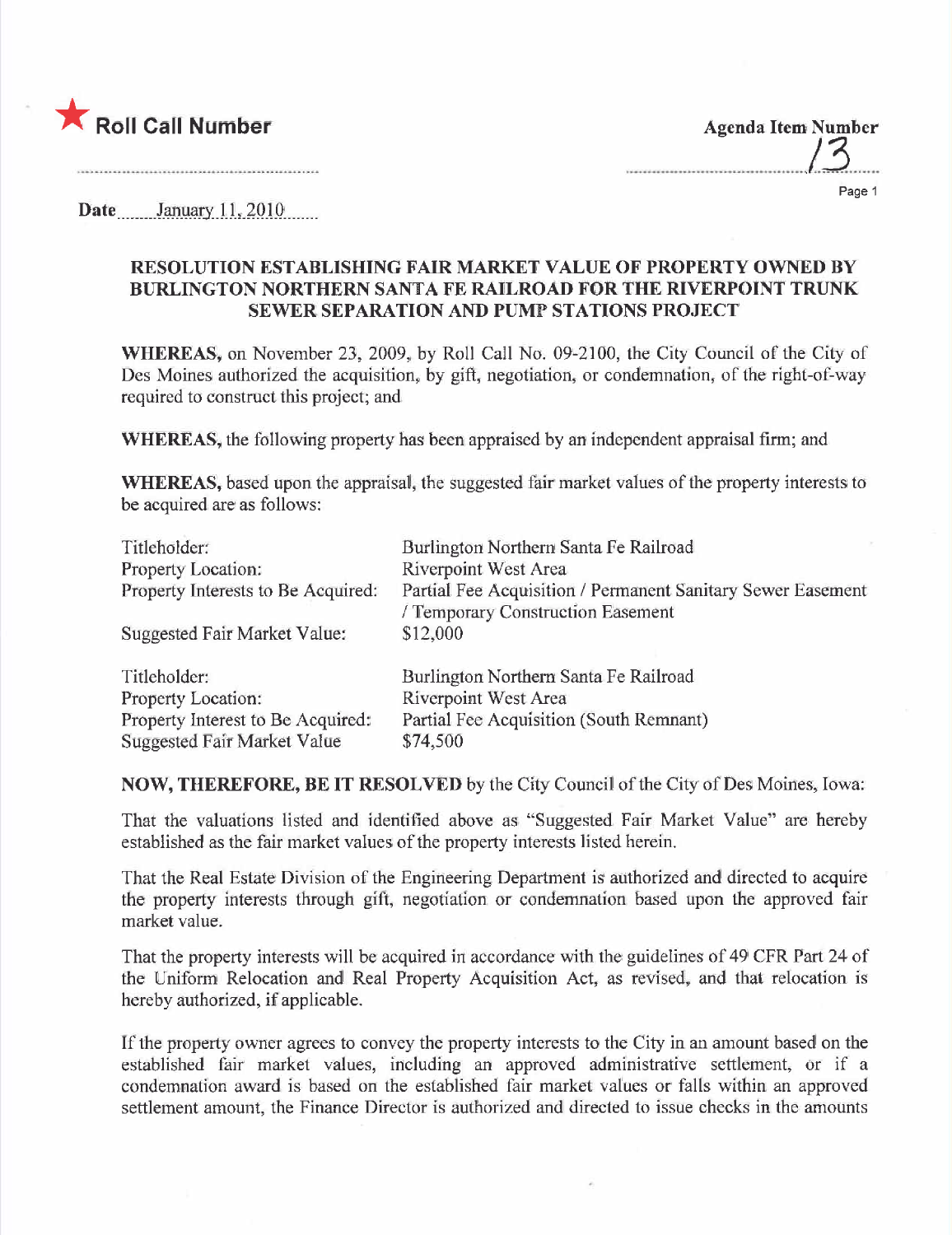

Date........ .J~.u\_'lry:.). i.,. 20 I 0........

necessary to carry out these transactions and to pay any unforeseen additional costs certified by the Legal Department and the Engineering Department; the Real Estate Division Manager is authorized and directed to complete these transactions in accordance with standard real estate practices and state law requirements.

That the Real Estate Division of the Engineering Department is directed to obtain the Legal Department's review and approval of all closing documents prior to closing.

That the City Clerk is hereby authorized and directed to endorse upon the Real Estate documents listed above the approval and acceptance of this Council, the Mayor is authorized and directed to sign all necessary real estate documents, and the City Clerk is further authorized and directed to deliver the aforementioned documents to the Real Estate Division Manager, who shall proceed to closing in accordance with standard real estate practices.

That the Real Estate Division Manager is hereby authorized and directed to execute Maintain Vacancy Agreements and Rental Agreements, if necessary.

(Council Communication 10- $OO9$ )

Moved by to adopt.

APPROVED AS TO FORM:

 $-ha$ Glenna K. Fran Assistant City Attorney

| <b>COUNCIL ACTION</b> | <b>YEAS</b> | <b>NAYS</b> | <b>PASS</b> | <b>ABSENT</b>                                                     | <b>CERTIFICATE</b>                                                                                                                                    |  |  |  |
|-----------------------|-------------|-------------|-------------|-------------------------------------------------------------------|-------------------------------------------------------------------------------------------------------------------------------------------------------|--|--|--|
| <b>COWNIE</b>         |             |             |             |                                                                   |                                                                                                                                                       |  |  |  |
| <b>COLEMAN</b>        |             |             |             |                                                                   | I, DIANE RAUH, City Clerk of said City hereby<br>certify that at a meeting of the City Council of<br>said City of Des Moines, held on the above date, |  |  |  |
| <b>GRIESS</b>         |             |             |             |                                                                   |                                                                                                                                                       |  |  |  |
| <b>HENSLEY</b>        |             |             |             |                                                                   | among other proceedings the above was adopted.                                                                                                        |  |  |  |
| <b>MAHAFFEY</b>       |             |             |             |                                                                   |                                                                                                                                                       |  |  |  |
| <b>MEYER</b>          |             |             |             |                                                                   | IN WITNESS WHEREOF, I have hereunto set my                                                                                                            |  |  |  |
| <b>MOORE</b>          |             |             |             | hand and affixed my seal the day and year first<br>above written. |                                                                                                                                                       |  |  |  |
| <b>TOTAL</b>          |             |             |             |                                                                   |                                                                                                                                                       |  |  |  |
| <b>MOTION CARRIED</b> |             |             |             | <b>APPROVED</b>                                                   |                                                                                                                                                       |  |  |  |
|                       |             |             |             | Mayor                                                             | City Clerk                                                                                                                                            |  |  |  |